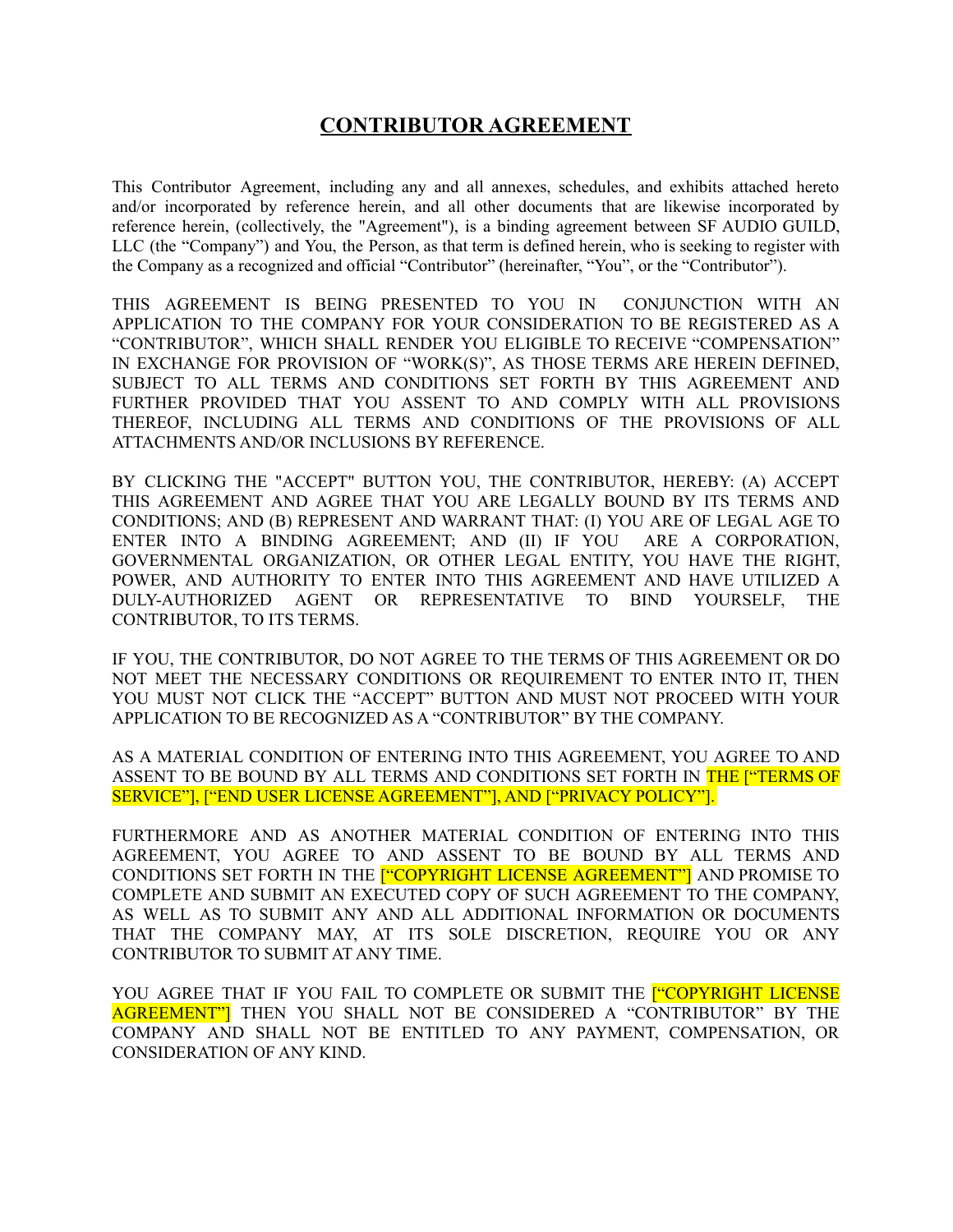#### **1. DEFINITIONS**

**"COMPENSATION" :** Once registered as a "Contributor", You shall be eligible, but not guaranteed, to receive compensation for submission of Works to the Company, in such form, manner, and mode as Company may determine at its sole discretion. For the terms and provisions of this Agreement, all "Compensation" shall refer to such consideration as stipulated under Section 2 of the <sup>["</sup>COPYRIGHT LICENSE AGREEMENT"], in its entirety and inclusive of all subsections. All terms and provisions thereof shall also apply to all "Compensation" referenced within this Agreement.

**"CONTRIBUTOR" :** A "Contributor" shall be any Person who (i) has submitted a request for registration as such to the Company; (ii) agrees to the terms and conditions of this Agreement, inclusive of all the incorporated terms and conditions of the **["TERMS OF SERVICE"]**, **["END** USER LICENSE AGREEMENT"], and ["PRIVACY POLICY"]; (iii) has assented to and delivered to a Company, a duly-authorized executed copy or original of <sup>"COPYRIGHT</sup> LICENSE" AGREEMENT"]; (iv) has been approved as a "Contributor" by the Company, at its sole discretion, and (v) has received official notification from Company of such approval.

**"END USER LICENSE AGREEMENT" :** This term shall refer to that agreement of the same title located at [ADDRESS].

**"PERSON" :** For the intents and purposes of this Agreement, a "Person" shall constitute any individual, corporation, partnership, joint venture, limited liability company, governmental authority, unincorporated organization, trust, association, or other entity.

**"PRIVACY POLICY" :** This term shall refer to that agreement of the same title located at [ADDRESS].

**"TERMS OF SERVICE" :** This term shall refer to that agreement of the same title located at [ADDRESS].

**"WEBSITE" :** This term shall refer to any content, functionality, and services offered on or through https://sfaudioguild.com.

"WORK": All "Work" or "Works", as the case may be, shall be as defined under Section 1.2 of the ["COPYRIGHT LICENSE AGREEMENT"].

#### **2. ARBITRATION**

AT COMPANY'S SOLE DISCRETION, IT MAY REQUIRE YOU TO SUBMIT ANY DISPUTES ARISING FROM THIS AGREEMENT OR USE OF THE WEBSITE, INCLUDING DISPUTES ARISING FROM OR CONCERNING THEIR INTERPRETATION, VIOLATION, INVALIDITY, NON-PERFORMANCE, OR TERMINATION, TO FINAL AND BINDING ARBITRATION UNDER THE RULES OF ARBITRATION OF THE AMERICAN ARBITRATION ASSOCIATION APPLYING FLORIDA LAW.

### **3. LIMITATION ON TIME TO FILE CLAIMS**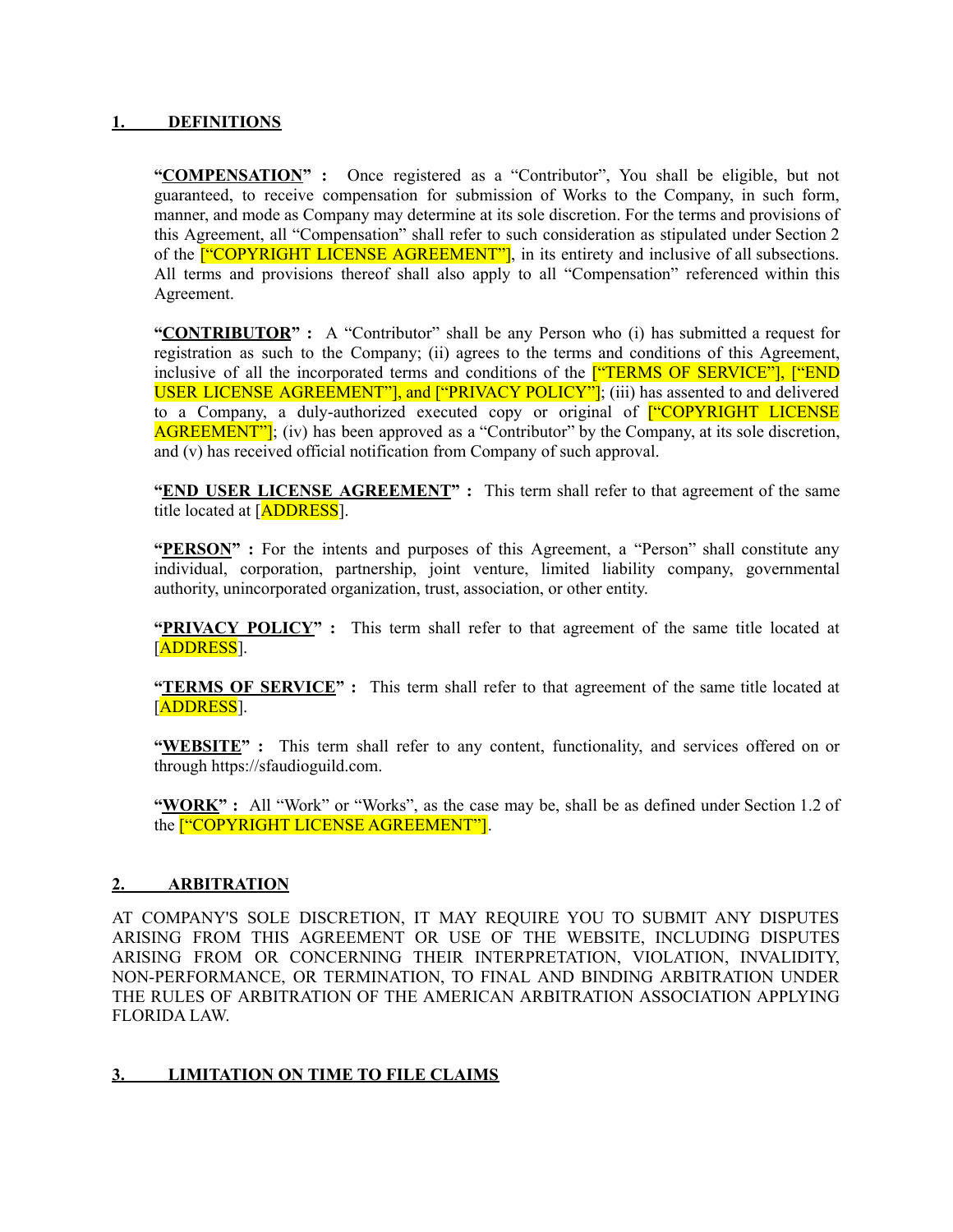ANY CAUSE OF ACTION OR CLAIM YOU MAY HAVE ARISING OUT OF OR RELATING TO THESE TERMS OF USE OR THE WEBSITE MUST BE COMMENCED WITHIN ONE (1) YEAR AFTER THE CAUSE OF ACTION ACCRUES; OTHERWISE, SUCH CAUSE OF ACTION OR CLAIM IS PERMANENTLY BARRED.

## **4. MISCELLANEOUS**

(a) Interpretation: For purposes of this Agreement, except where redundant: (a) the words "include," "includes," and "including" shall be deemed to be followed by the words "without limitation"; (b) the word "or" is not exclusive; and (c) the words "herein," "hereof," "hereby," "hereto," and "hereunder" refer to this Agreement as a whole. This Agreement shall be construed without regard to any presumption or rule requiring construction or interpretation against the party drafting an instrument or causing any instrument to be drafted. Any and all annexes, schedules, or exhibits referred to herein shall be construed with, and as an integral part of, this Agreement to the same extent as if they were set forth verbatim herein. The headings in this Agreement are for reference only and do not affect the interpretation of this Agreement.

(b) Choice of Law: All matters arising out of or relating to this Agreement shall be governed by and construed in accordance with the internal laws of the State of Florida without giving effect to any choice or conflict of law provision or rule. Any legal suit, action, or proceeding arising out of or relating to this Agreement or the transactions contemplated hereby shall be instituted in the federal courts of the United States of America or the courts of the State of Florida, and each party irrevocably submits to the exclusive jurisdiction of such courts in any such legal suit, action, or proceeding.

(c) Force Majeure: Licensor will not be responsible or liable to Licensee, or deemed in default or breach hereunder by reason of any failure or delay in the performance of its obligations hereunder where such failure or delay is due to strikes, labor disputes, civil disturbances, riot, rebellion, invasion, epidemic, hostilities, war, terrorist attack, embargo, natural disaster, acts of God, flood, fire, sabotage, fluctuations or non-availability of electrical power, heat, light, air conditioning, or Licensee equipment, loss and destruction of property, or any other circumstances or causes beyond Licensor's reasonable control.

(d) Entire Agreement: This Agreement, including and together with any related attachments, constitutes the sole and entire agreement of the parties with respect to the subject matter contained herein, and supersedes all prior and contemporaneous understandings, agreements, representations, and warranties, both written and oral, with respect to such subject matter.

(e) Severability: If any term or provision of this Agreement is invalid, illegal, or unenforceable in any jurisdiction, such invalidity, illegality, or unenforceability shall not affect any other term or provision of this Agreement or invalidate or render unenforceable such term or provision in any other jurisdiction.

(f) Amendment and Modification: This Agreement may be unilaterally modified by the Licensor at any time. No waiver by Licensor of any of the provisions hereof shall be effective unless explicitly set forth in writing by the Licensor. Except as otherwise set forth in this Agreement, no failure to exercise, or delay in exercising, any right, remedy, power, or privilege arising from this Agreement